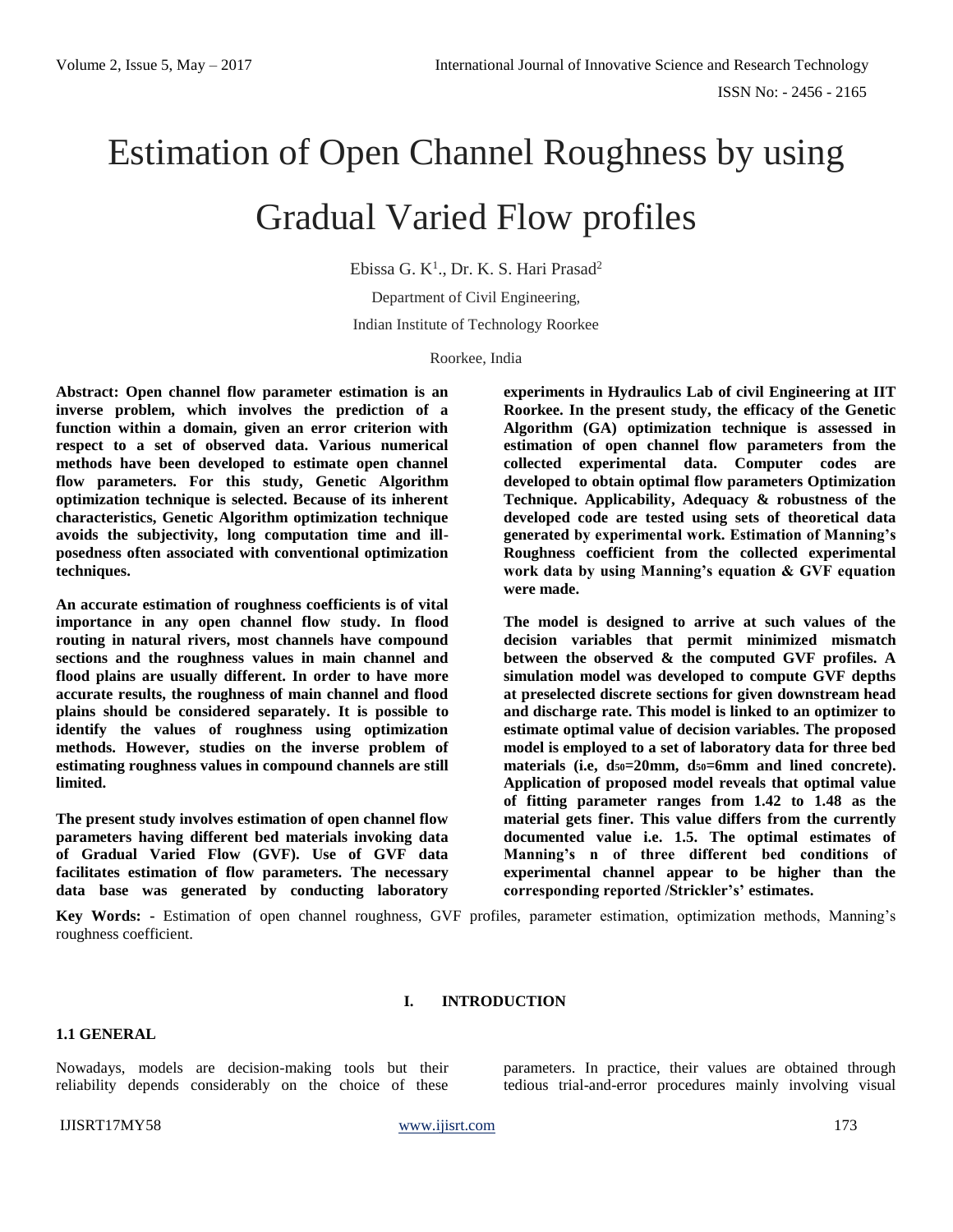comparisons. There is clearly scope for improvement by applying automatic optimization methods for the introduction of objectivity and efficiency into the procedure. In general, parameters in mathematical models applied in the field of hydraulic engineering can be categorized into physical parameters and empirical parameters. Physical parameters describe physical properties and features of materials, e.g., the density of fluid. They usually are constants and probably have a set of independent state equations connected with some physical variables. Empirical parameters are based on mathematical models without definite and complete physical concept. Due to complexities of physical processes, the exact values of empirical parameters, such as Manning's **n** in shallow water equations, are often uncertain. These kinds of empirical parameters are widely used in process modeling. As an empirical parameter, Manning's **n** actually includes the components of surface friction resistance, form resistance, wave resistance, and resistance due to flow unsteadiness. Many empirical formulations for estimating the **n** value in practical problems have been suggested in the past (Urquhart 1975).

Roughness and flow estimation from given flow profiles for rivers having multiple estuaries is an important problem. The estuaries may be interconnected and form closed-loop channel networks.

The resulting distributed parameter system may hinder the roughness and flow estimation because of the gradually varied flow effects. This paper documents the development of optimization models for parameter estimation in closed-loop channel networks. The parameter estimation procedure determines a set of unknown parameter values by minimizing the difference between the model-predicted water surface profile and observed values. The approach is known as inverse solution of the open-channel flow problem, and it stands as an independent area of research in many fields of engineering applications. For example, in the groundwater literature, Willis and Yeh (1987) reported a large number of inverse problem studies, and in open-channel hydraulics, Yeh and Becker (1973) and Khatibi et al. (1997) reported the solution of inverse problems for transient flow in a single channel. The present study considers steady-state flow in closed-loop channel networks.

Two approaches can be used for solving inverse problems. The first is an iterative solution in which a numerical model is used to compute the water surface profiles for a given set of input parameter values and the computed water surface profile is then compared with the known water surface profiles for minimum error. Such a procedure can be computationally demanding. The present study uses the second approach, which combines the numerical procedure of the first approach in an optimization model that minimizes the error between the computed and observed watersurface elevations, subject to

satisfaction of the governing equations for flow in closed-loop channel networks.

Genetic programming (GP – an extension of genetic algorithms to the domain of computer programs Koza JR (2010), a technique generated from the seminal work of numerous researchers in the 1970s and 1980s, generates possible solutions that fit Manning (1890) and Albert Strickler (1923).

Research involving the GMS equation traditionally focuses on the determination of the roughness coefficient, (n), under different flow regimes (e.g. Ayvaz (2013) and Ding, Jia (2004) and/or for different riverbed materials (e.g. Candela, Noto (2005), as even the presence of biological soil crusts can affect the surface roughness, runoff and erodibility of the channel Rodriguez, Canton (2012).

#### **1.2 CHANNEL ROUGHNESS**

Channel roughness can be defined as the resistance offered to flow mainly by the bed friction and bed forms. In this study, channel roughness coefficients were identified as parameters by using an automatic optimization method. Channel Roughness and flow estimation from the given flow profile for open channel is an important problem. Ebissa G. K. et al. (2017) identified Channel Roughness as parameter by using optimization method. It is usually parameterized by Manning's n that is imbided in the following flow equation generally termed as Manning's equation.

$$
Q = \left(\frac{A}{n}\right) R^{2/3} S o^{1/2} \tag{1}
$$

Where, n= Manning's n; A=cross section area of the channel; R=Hydraulic radius;  $S_0$ =channel bed slope and Q=discharge in the channel. Manning's n is commonly estimated by applying the strickler's equation that relates n (corresponding to bed material) to the size of course fraction  $d_{90}$  or  $d_{50}$  of the bed material as follow.

$$
n =
$$

$$
\frac{(d_{50})^{1/6}}{21.1}
$$
 (2)

Where,  $d_{50}$  is the size of particles in meters which are 50 percent finer. For mixtures of bed material, the above equation is modified as:

$$
\frac{(d_{90})^{1/6}}{26} \qquad \qquad n =
$$
 (3)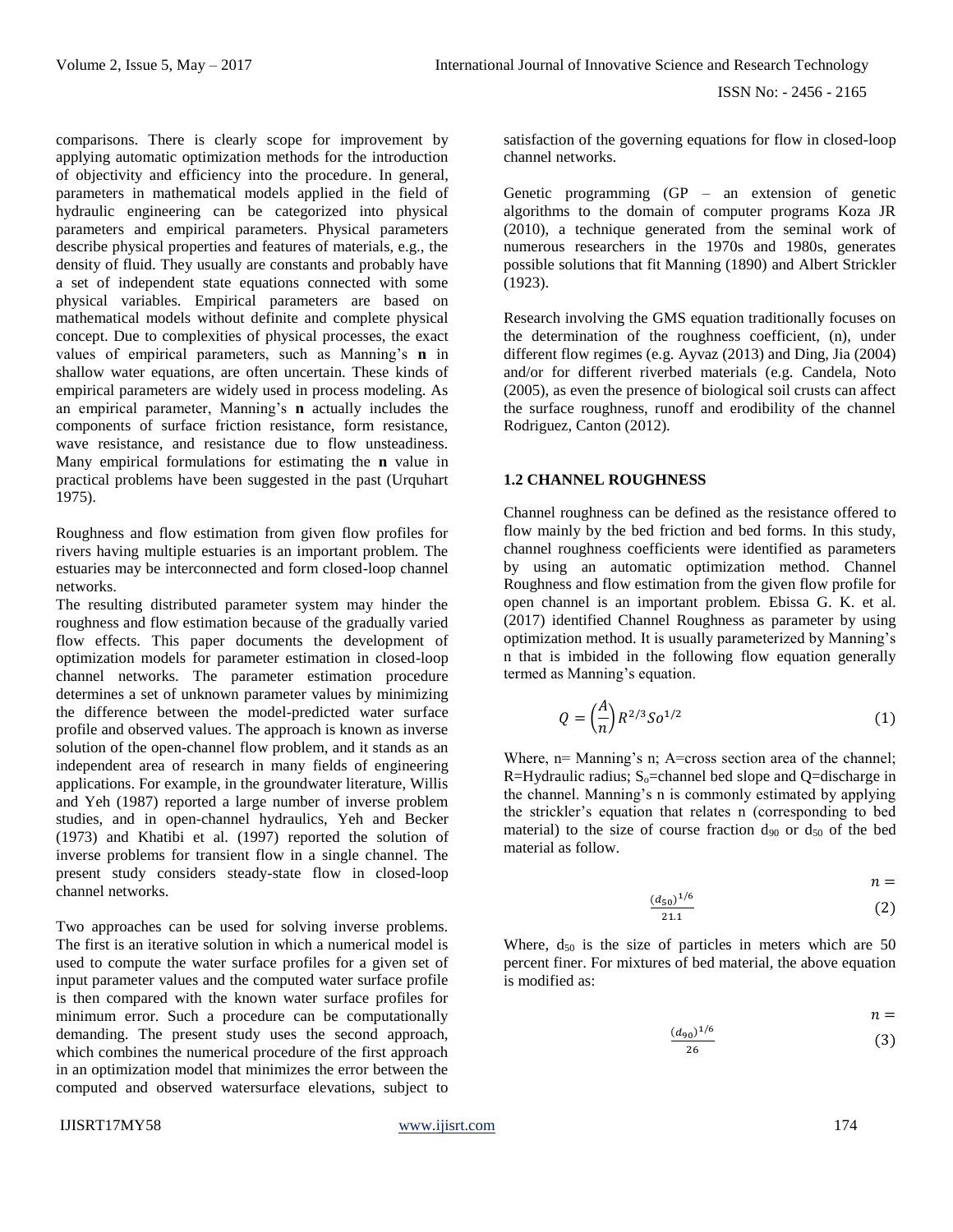Where,  $d_{90}$  is the size of particle in meters and present the particle size in which 90 of the particle is finer than  $d_{90}$  (K. Subramanya, 2012).

However, the actual n of a channel may be larger than the strickler's estimate because of additional roughness due to bed forms…etc. The other approach is to monitor the normal depth corresponding to several discharge rates in the channel and to compute n by regressing the Manning equation. This approach provides a composite value of n accounting for all sources of roughness and may work well provided several observations corresponding several discharge rates are available. We can estimate composite roughness (nc) by using the following equation.

$$
nc = \frac{\left(\sum_{i=1}^{N} n_i^{\alpha} P_i\right)^{1/\alpha}}{\left(\sum_{i=1}^{N} P_i\right)^{1/\alpha}}\tag{4}
$$

Where,  $n_c$  is composite roughness coefficient; N is total number of segment of wetted perimeter;  $n_i$  is roughness coefficient of  $i<sup>th</sup>$  segment;  $p<sub>i</sub>$  is wetted perimeter of  $i<sup>th</sup>$  segment and  $\propto$  is fitting parameter.

However, the underlying assumption of the flow being uniform may not hold. Further, in a typical natural channel with variable roughness along its wetted perimeter, Manning's n may vary with flow depth. The approach of using the uniform flow data does not account for this variability of n. For the present study,  $d_{50}$  = 6mm particle size and  $d_{50}$  = 20mm particle size are used.

#### **1.3 BRIEF REVIEW OF LITERATURE**

Parameter identification techniques have been widely used in the field of hydrology, meteorology, and oceanography. The issue of parameter identification based on the optimal control theories in oceanography can be traced from the early work of Bennett and McIntosh (1982) and Prevost and Salmon (1986). Panchang and O'Brien (1989) carried out early an adjoint parameter identification for bottom drag coefficient in a tidal channel. Das and Lardner (1991) estimated the bottom friction and water depth in a two-dimensional tidal flow. Yeh and Sun (1990) presented an adjoint sensitivity analysis for a groundwater system and identified the parameters in a leaky aquifer system. Wasantha Lal (1995) used singular value decomposition to calibrate the Manning's roughness in onedimensional (1D) Saint Venant equations. Khatibi et al. (1997) identified the friction parameter in 1D open channel considering the selection of performance function and effect of uncertainty in observed data. Atanov et al. (1999) Used the adjoint equation method to identify a profile of Manning's **n** in an idealized trapezoidal open channel. Ishii (2000) identified a constant Manning's **n** in an open channel flow with a movable bed. Ramesh et al. (2000) solved the inverse problem of

identifying the roughness coefficient in a channel network using the sequential quadratic programming algorithm. Sulzer et al. (2002) estimated flood discharges using the Levenberg– Marquardt minimization algorithm. For the parameter identification issues about adjoint methodology in meteorology and oceanography, one may refer to Ghil and Malanotte-Rizzoli (1991) and Zou et al. (1992).

The identifications of parameters in some cases are hard to achieve due to ill-posedness in the inverse problems. Chavent (1974) noted instability and nonuniqueness of identified parameters in the distributed system. Due to the instability, some minimization procedures will lead to serious errors in the identified parameters and make the identification process unstable. In the case of nonuniqueness, the identified parameters will differ according to the initial estimations of the parameters, and not converge to their optimal (or ''true'') values. Yeh (1986) and Navon (1998) have pointed out that the problem of uniqueness in parameter identification is intimately related to identification, which addresses the question of whether it is at all possible to obtain a unique solution of the inverse problem for unknown parameters. Although there are a lot of identification procedures available for estimating parameters in mathematical models, none of them can automatically guarantee stability and uniqueness in the parameter identifications in diverse engineering problems. It is therefore vital to confirm the performance of these procedures to find stable ones that can warrant obtaining the optimal solutions. For the present study, channel roughness is identified by using optimization technique.

Optimization techniques were successfully used by Becker and Yeh (1972, 1972a), Fread and Smith (1978) and Wormleaton and Karmegam (1984) to identify parameters for regular prismatic channels having simple cross-sections. These researchers used the same optimization algorithm (the socalled "Influence Coefficient" Algorithm) which, mathematically, is closely related to both quasi linearization and the gradient method. Khatibi et al. (1997) used a nonlinear least square technique with three types of objective function and identified open channel friction parameters by a modified Gauss-Newton method. Atanov et al. (1999) used Lagrangian multipliers and a least square errors criterion to estimate roughness coefficients. More recently, Ding et al. (2004) used the quasi-Newton method to identify Manning's roughness coefficients in shallow water flows. Nevertheless, the above studies considered only the case of in-bank flow. Therefore, there is a need to extend the method to out-bank flow, where flood plain roughness will obviously have to be considered.

One of the very few studies which dealt with the identification of compound channel flow parameters is the one by Nguyen and Fenton (2005). In this study, roughness coefficients in the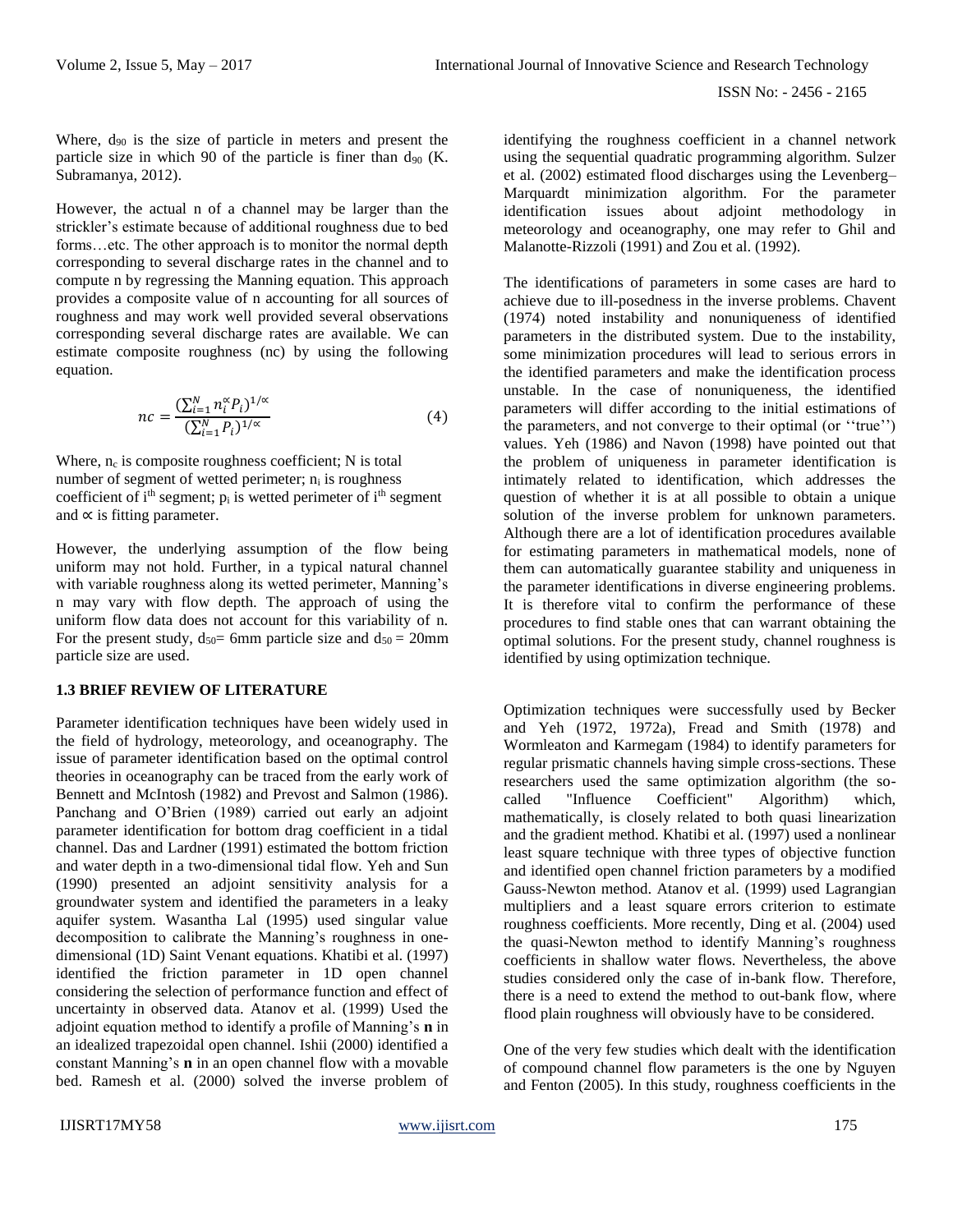main channel and flood plains were identified as two different parameters using an automatic optimization method. The model was applied to Duong River in Vietnam, where roughness coefficients of the main channel and the flood plain were presented as different constant values as well as polynomial functions of stage.

# **1.4 OBJECTIVES**

The present study involves estimation of Manning roughness n of a channel having different channel bed materials invoking data of gradual varied flow (GVF). Use of GVF data facilitates estimation of depth dependent Manning's roughness n. the necessary data base was generated by conducting laboratory experiments. The overlying objective is fulfilled through the accomplishment of sub objectives listed below.

- i) To identify open channel flow parameters by using Genetic Algorithm optimization **Technique**
- ii) To generate and monitor gradually varied flow profiles corresponding to different bed materials, discharge and ponded depths.
- iii) Invoking the observed data of the GVF profiles and the linked simulation optimization approach to estimates Manning's n corresponding to different channel bed materials in the experimental channel, and hence to calibrate the following composite roughness equation.

$$
nc = \frac{\left(\sum_{i=1}^{N} n_i^{\alpha} P_i\right)^{1/\alpha}}{\left(\sum_{i=1}^{N} P_i\right)^{1/\alpha}}
$$
(5)

Where,  $n_c$  is composite roughness coefficient; N is total number of segment of wetted perimeter;  $n_i$  is roughness coefficient of i<sup>th</sup> segment;  $p_i$  is wetted perimeter of i<sup>th</sup> segment and  $\propto$  is fitting parameter.

# **1.6 METHODOLOGY**

This study was carried out to identify open channel flow parameters by using Genetic Algorithm optimization technique. Manning's roughness coefficient and other parameters are estimated for different bed materials used  $(d_{50})$ =6mm and 20mm grain size and Lined concrete bed materials). Also, GVF flow profile is identified. Crank-Nicolson method is used to solve the governing differential equation.

Parameter optimization technique is used to find the optimal value of coefficient roughness for three different bed materials. Estimation of roughness coefficient is based on Manning's equation for estimation of manning roughness coefficient and corresponding manning roughness parameters. This estimation invokes the data of observed GVF profiles and such accounts for different bed materials with the flow depth.

Experimental works is done to several sets of data monitored in Hydraulics Laboratory of Civil Engineering Department

# **II. LITERATURE REVIEW**

#### **2.1 GENERAL**

Resistance to flow depends up on shape, size and density of object placed as an obstacle to offer resistance (Christodoulou, 2014). Effective roughness during overland flow having shallow depth depends on the fraction of flow depth over roughness element height. Also, an inverse relationship is supposed to exit between Manning's n /friction factor f and Froude number (Barros and Colello, 2001). Cylindrical roughness in open channel has been studied and shows that resistance to flow depends up on depth of flow and stem characteristics (Stone et al., 2002). It has been found that spacing as well as size of stripped bed roughness highly influences the flow over a rectangular channel as a free fall (Guo et al., 2008). Gravel bed roughness is conventionally given by grain size. A new approach was adopted to measure the resistance of flow due to gravel bed by a new parameter based a characteristics of elevation field (Qin and Leung Ng, 2012).

# **2.1 ESTIMATION OF MANNING'S n**

Genetic programming (GP – an extension of genetic algorithms to the domain of computer programs Koza JR (2010), a technique generated from the seminal work of numerous researchers in the 1970s and 1980s, generates possible solutions that fit the data given an evaluation metric. The adaptation of these solutions to the data is akin to the biological adaptation of an individual member of a population to an environment.

On the other hand, open-channel hydraulics' (OCH) applied research often links empirical formulas to observational data (e.g. Weisbach (1845), St. Venant (1851), Neville (1860), Darcy and Bazin (1865)). For example, the Manning formula, also known as the Gauckler-Manning-Strickler formula (here after GMS), is an empirical formula for open-channel flow, or free surface flow driven by gravity. The formula is attributed to the engineers Philippe Gauckler (1967), Robert Manning (1890) and Albert Strickler (1923). The formula (1) relates the cross-sectional average velocity  $(V = Q/A)$ , the hydraulic

#### IJISRT17MY58 [www.ijisrt.com](http://www.ijisrt.com/) 176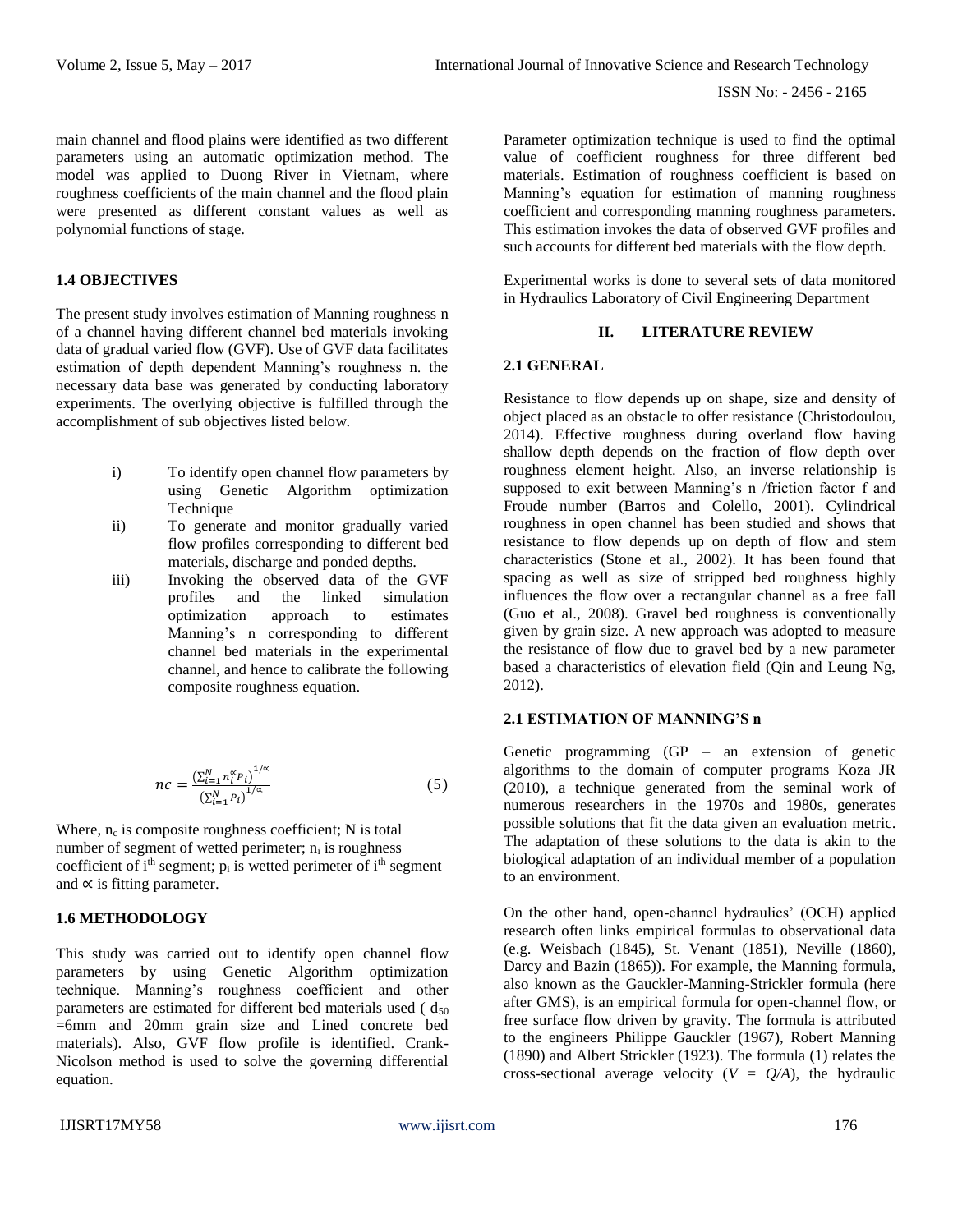radius (*R*), and the slope of the water surface (*S*), with a friction coefficient *n*, characteristic of the channel's surface.

$$
V = \left(\frac{1}{n}\right) R^{2/3} S^{\frac{1}{2}}
$$
 (6)

Where, *V* is the cross-sectional average velocity in m/s, *n* is a non-dimensional roughness coefficient, *R* is the hydraulic radius (m), and *S* is the slope of the water surface (m/m). The relationship can be used to calculate the discharge (*Q*) if we substitute *V* in (1) by *Q/A*, obtaining:

$$
Q = \left(\frac{A}{n}\right) R^{2/3} S^{\frac{1}{2}} \tag{7}
$$

Research involving the GMS equation traditionally focuses on the determination of the roughness coefficient, (n), under different flow regimes (e.g. Ayvaz (2013) and Ding, Jia (2004) and/or for different riverbed materials (e.g. Candela, Noto (2005), as even the presence of biological soil crusts can affect the surface roughness, runoff and erodibility of the channel Rodriguez, Canton (2012).

Manning's equation is conveniently used to compute discharge rates or velocity of flow in open channel problems. Except the value of roughness coefficient all other parameter in the equation can be easily measured. The uncertainty in the estimation of appropriate value of n is the most difficult task faced while application of the equation. Experiments for computation of Manning's n where conducted on twenty-one steep slope streams in Colorado which suggested following relationships of manning's n i.e. value of n decreases with increase in depth of flow, n decreases with decrease in gradient and streams are found to be in supercritical condition which corrected the prior conception of subcritical condition (Jarret, 1984). A numerical method was proposed in order to evaluate Manning's n of shallow water flows (Ding et al., 2004) and an equation is developed to predict Manning's n for high gradient streams (Jarret, 1984). It has been found that Manning's equation is effectively applicable in furrow irrigation problems and Manning's n varies for low discharge rates but attain a constant value at high discharge rates (Esfandiari and Maheshwari, 1998). Nonetheless, computation of Manning's roughness coefficient for border irrigation was also described (Li and Zhang, 2001). The behavior of Manning's n was studied for erodible and non-erodible soils and it has been found that n value is a function of gradient for erodible soils only (Hessel, 2003). Variation of Manning's n with space and time for cropped furrow as well as bare furrow was studied (Maillapalli et al., 2008). A potentially applicable model was developed for estimation of channel roughness which uses embeds finite difference approximation of governing equation to an optimizer having inputs as depth of flow and rates varying with time and space (Ramesh et al.,2000). Apart from experimental data and numerical models, n is also estimated by using software based simulation models. HEC- RAS model is used for roughness coefficient for Hilla River (Hameed and Ali, 2012).

# **2.2 COMPOSITE ROUGHNESS**

Multi roughness channels are not uncommon in field application of open channel flow hydraulics. Due to different roughness of wetted perimeter the overall roughness of the channel is given by composite roughness. Composite roughness comprises of individual roughness effect of channel cross section. Seventeen different equations based on several assumptions along with six different techniques to sub divide the channel cross section were given by numerous investigators (Yen, 2002). The credibility of these equations would be assessed by employing experimental data. An effective methodology has been proposed to evaluate optimal design of cross sectional area of a channel having composite roughness using Manning's roughness equation (Das, 2000).

# **III. EXPERIMENTAL WORKS**

# **3.1 INTRODUCTION**

In this chapter, water surface flow profiles corresponding to specific discharges, bed material and ponded depth have been obtained through experimentation. This chapter includes a detailed description of experimental setup, adopted procedures and the observations with range of data obtained for different flow conditions. The experiments for the investigation were carried out in Hydraulics Laboratory of Civil Engineering Department. IIT-Roorkee, India

# **3.2 DETAILS OF EXPERIMENTAL SETUP**

# **3.2.1 Flume**

A rectangular tilting flume of length 30m, width 0.205m and height 0.50m was used (fig 3.1). The bed of the flume was made up of lined concrete and the other two sides were made up of glass and GI sheet. Discharge was released through an inlet pipe of 0.010m diameter into the flume. The entrance of the channel was provided with flow suppressors in order to make the flow stable. In order to maintain desired depth of water at the downstream of the channel, a tail gate was fitted at the end of the channel. Water discharging from the tail gate, passed to the sump which was circulated again through a 15hp centrifugal pump for further experimentation.

# **3.2.2 Experimental Procedures**

The experiments were conducting by adopting the following steps as mentioned below:-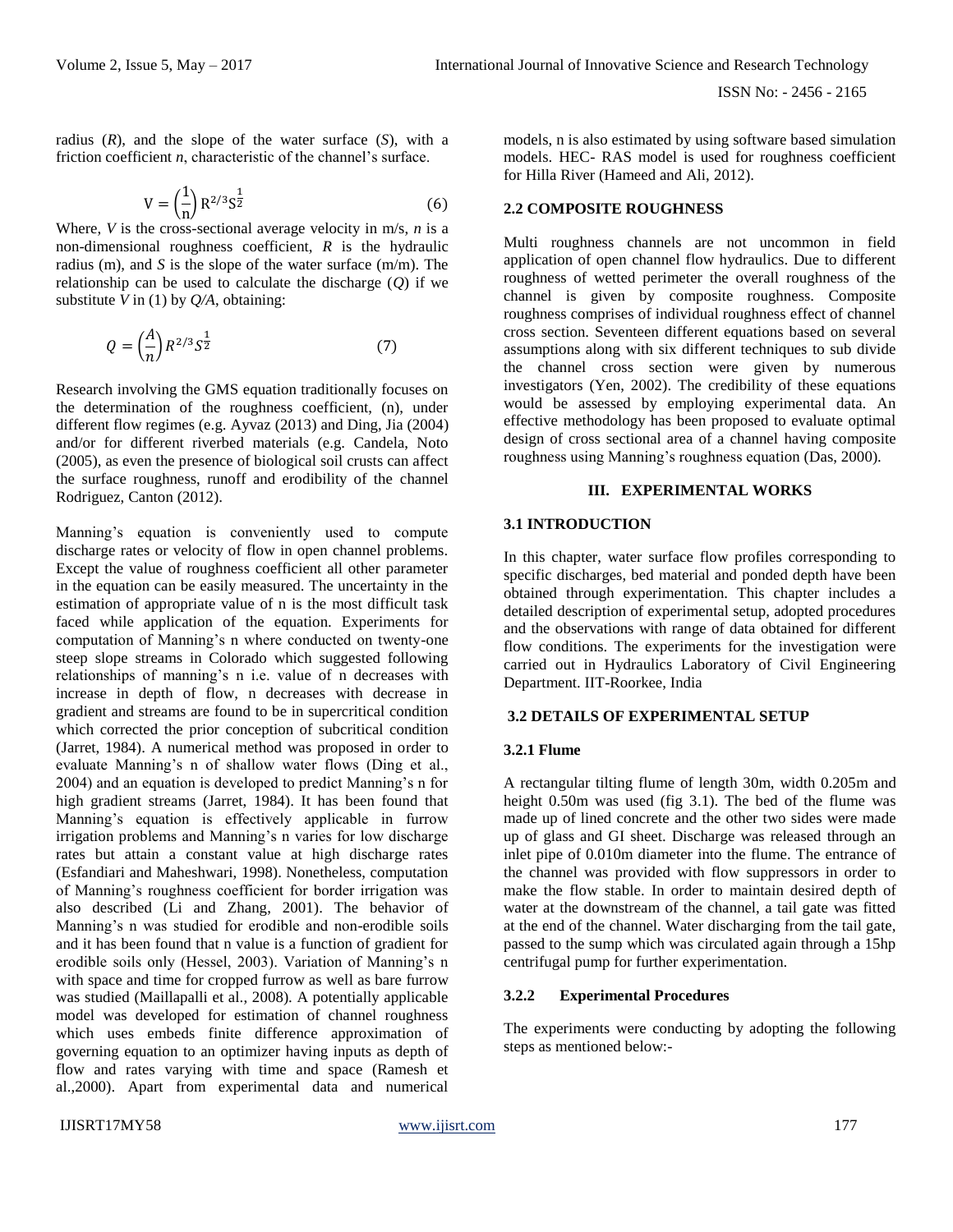#### **3.2.2.1 Slope Measurement**

All the sets of experiment were performed on a particular slope of the channel. The slope was measured by using two steel containers connected with a long rubber tube. Both the containers were placed on the channel bed separated by the rubber tube along the length of the channel. One of the containers placed at higher elevation was filled with water and simultaneously care was taken to remove air bubble from the connecting tube. They are left undisturbed for sufficient

# **3.2.2.2 Sieve Analysis**

Sieve analysis was performed to determine the particle size of the material used to create artificial bed roughness. Results of sieve analysis were plotted to investigate the particle size of the bed material used in the present study.



Fig 1 Gradation curve for  $d_{50}=20$ mm



Fig 2 Gradation curve for  $d_{50}$ =6mm

#### **3.2.2.3 Calibration of orifice meter**

Orifice meter was provided in the inlet pipe for the measurement of discharge. Orifice plate was made up of GI sheet having diameter of 0.06m and the diameter of inlet pipe

IJISRT17MY58 [www.ijisrt.com](http://www.ijisrt.com/) 178

amount of time around 24 hours. Then the water levels were measured. The slope of the channel was computed by using the following formula.

$$
S_o = \frac{H_{1-H_2}}{L} \tag{8}
$$

Where,  $H_2$  and  $H_1$  is the depth of water in second and first container respectively after equilibrium is established and L is the distance between the containers.

Experiments were conducted on two different bed materials. First on one rough bed condition having gravel as a bed particle size  $d_{50} = 20$ mm,  $d_{50} = 6$ mm and then on the smooth condition having lined concrete as bed material.

was 0.10m. Ultrasonic flow meter was used for the calibration of coefficient of discharge of orifice meter. Different discharges were noted corresponding to varying head. This result was plotted and the best fitted line was used (Fig. 3.6).



Fig. 3 Calibration curve

Cd was calibrated as 0.66. after calibration of Cd of orifice meter, the discharge in the channel was computed by using the following equation.

$$
Q = C_d a_o \sqrt{2gh} \tag{9}
$$

Where,  $a_0$  is area of orifice plate;  $g=$  acceleration due to gravity and h= height of water column.

#### **3.2.2.4 Measurement of water surface profiles**

i. Water was released into the rectangular flume by opening the valve of inlet pipe.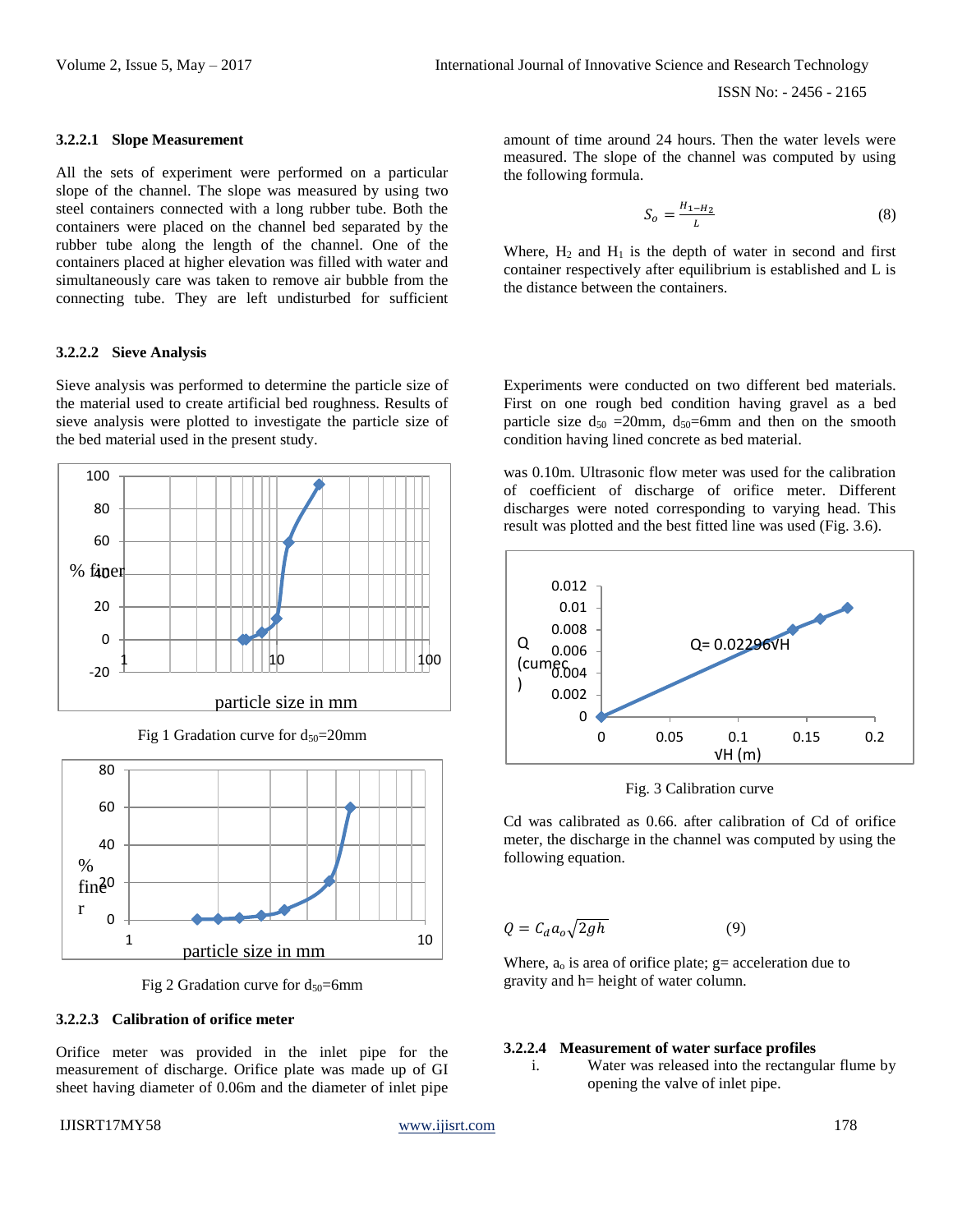- ii. The desired depth of flow was maintained at the downstream end by operating sluice gate provided at the end of the channel. The depth of water was measured using pointer gauge.
- iii. After a while when the flow become steady in the channel and the desired depth was maintained at the downstream end, the water surface profile was being measured.
- iv. Starting from the maintained depth at the downstream end (0.00m), the water surface

profile is measured towards upstream at ten (21) discrete locations that are 0.00m, 0.20m, 0.70m, 1.20m, 1.70m, 2.20m, 2.70m, 3.70m, 4.70m, 5.70m, 6.70m, 7.70m, 8.70m, 9.70m, 10.70m, 12.70m, 14.70m, 16.70m, 18.70m, 20.70m and 22.70m.

v. The above mentioned steps were repeated for thee different downstream depths, Discharges rates and bed roughness as mentioned in Table

|  |  |  | Table 1 Data used for experimental measurement of water surface profiles |
|--|--|--|--------------------------------------------------------------------------|
|  |  |  |                                                                          |

| Discharge rates<br>$(m^3/s)$      | $8.601x10^{-3}$ | $9.233 \times 10^{-3}$ | $9.314x10^{-3}$ |
|-----------------------------------|-----------------|------------------------|-----------------|
| Downstream depths<br>m            | 0.25            | 0.30                   | 0.35            |
| Bed materials<br>$(d_{50}$ in mm) | $d_5 = 20$      | $d_{50}=6$             | Lined concrete  |

#### **IV. RESULTS AND DISCUSSION**

# **4.1 MODEL FORMULATION**

corresponding to different segment of wetted perimeter (Fig 4.2) in the experimental channel. The estimation also involves calibration of the following composite roughness  $n_c$  equation.

> $nc = \frac{\left(\sum_{i=1}^{N} n_i^{\alpha} P_i\right)^{1/\alpha}}{\sum_{i=1}^{N} n_i^{\alpha} P_i}$  $(\sum_{i=1}^{N} P_i)^{1/\alpha}$

The present study involves generation of the GVF data that are subsequently employed for estimation of Manning's n

Where,  $n_c$  is composite roughness coefficient; N is total number of segment of wetted perimeter;  $n_i$  is roughness coefficient of i<sup>th</sup> segment;  $p_i$  is wetted perimeter of i<sup>th</sup> segment and  $\propto$  is fitting parameter.



Fig. 4 Multi-roughness channel

(10)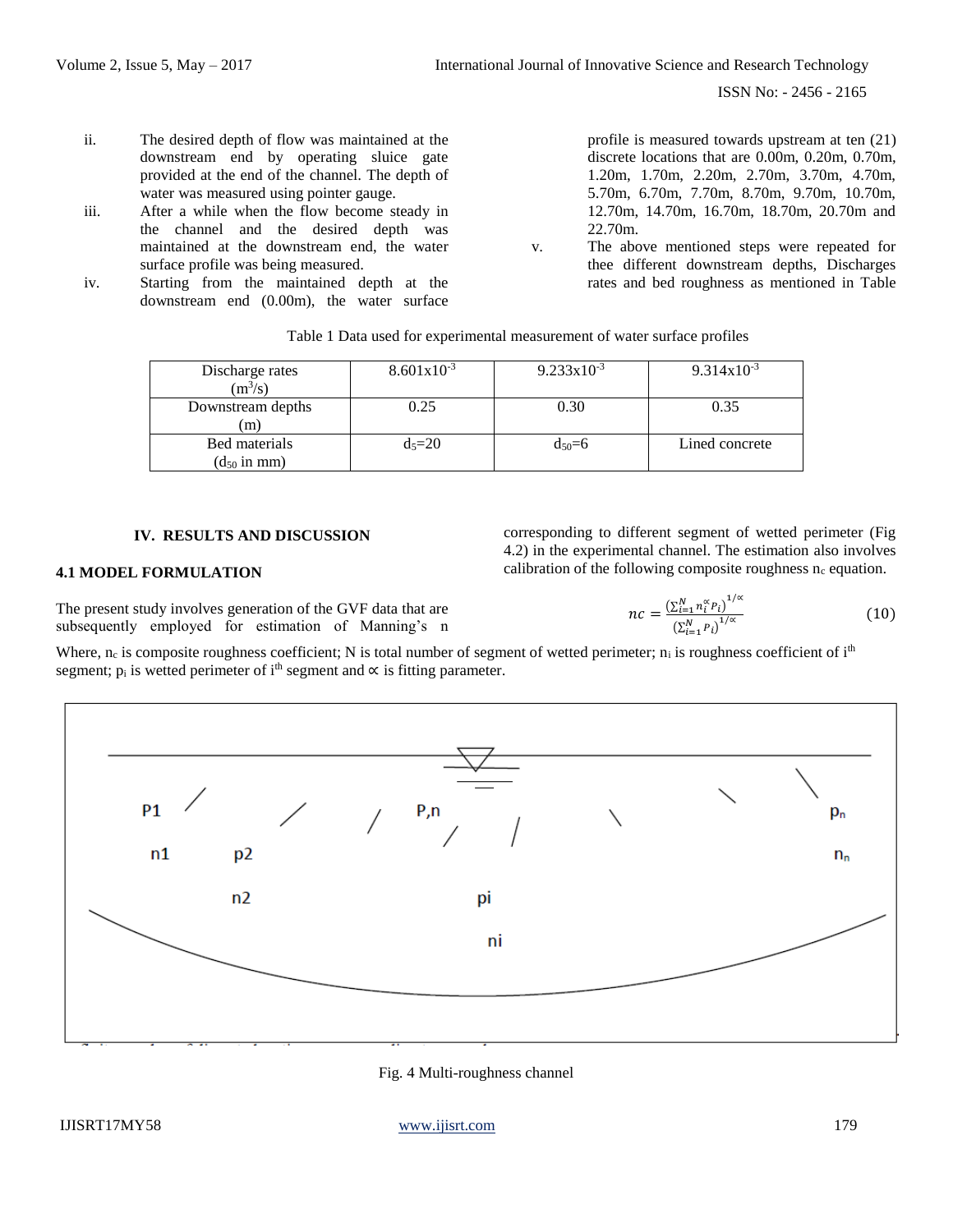ISSN No: - 2456 - 2165

The monitored GVF data comprises the depths measured at finite number of discrete locations corresponding to several downstream heads and discharge rates (Fig. 4.3). The data base is thus enumerated as follow:

$$
[\{(\hat{y}_{ikl}, i = 1, ..., M_1), k = 1, ..., M_2\}, l = 1, ..., M_3];
$$

$$
(Q_k, k = 1, \dots, M_2); (H_l, l = 1, \dots, M_3)
$$

Where  $M_1$  is the number of discrete sections at which the GVF depths are measured;  $M_2$  is number of discharge rates for which the GVF depths are measured and  $M_3$  is number of downstream heads maintained at the tail gate during the measurement of GVF depths.



#### Fig. 5 Measured GVF data

Invoking this data base, the problem of roughness estimation is posed as the following optimization problem.

# **Decision Variables:**

 $(n_i, i = 1, \dots, N)$  and  $\propto$ 

#### **Objective function:**

The objective function is designed to arrive at such values of decision variables that permit minimized mismatch between the observed and the computed GVF profiles. The mismatch is qualified in terms of the following data observed during the experiments.

Min 
$$
Z = \sum_{l}^{M3} \sum_{k}^{M2} \sum_{i}^{M1} w_i [y(x_i, Q_k, H_l) - \widehat{y}_{ikl}]^2
$$
 (11)

Where,  $w_i = \frac{(x_{i+1} - x_{i-1})}{2}$  $\frac{Z_{i-1}}{2}$ ,  $y(x_i, Q_k, H_l \text{ and } \hat{y}_{ikl}$  are simulated and experimentally measured depth at  $i^{th}$  discrete section,  $k^{th}$ discharge rate and  $l^{th}$  downstream head maintained at the tail gate respectively.

$$
n\max_{i} \ge n\min_{i} i = 1, \dots, N \tag{12}
$$
  
 
$$
2 \ge \infty \ge 1 \tag{13}
$$

Where,  $nmax_i$  = upper limit of  $n_i$  and  $nmin_i$  = lower limit of

# **4.1.1 Optimization**

 $n_i$ .

**Constraint:**

The following problem was solved three times corresponding to different bed conditions i.e.  $d_{50}=20$ mm,  $d_{50}=6$ mm and lined concrete as bed materials.

#### **Decision Variables:**

$$
(n_i, i = 1, \dots \dots \dots 3)
$$
; and  $\alpha$ 

#### **Objective Function:**

Min 
$$
Z = \sum_{l}^{3} \sum_{k}^{3} \sum_{i}^{M} w_{i} [y(x_{i}, Q_{k}, H_{l}) - \widehat{y}_{ikl}]^{2}
$$
 (14)

Where,  $y(x_i, Q_k, H_l)$  and  $\hat{y}_{ikl}$  are simulated and experimentally measured depth at  $i^{th}$  discrete section,  $k^{th}$ 

# IJISRT17MY58 [www.ijisrt.com](http://www.ijisrt.com/) 180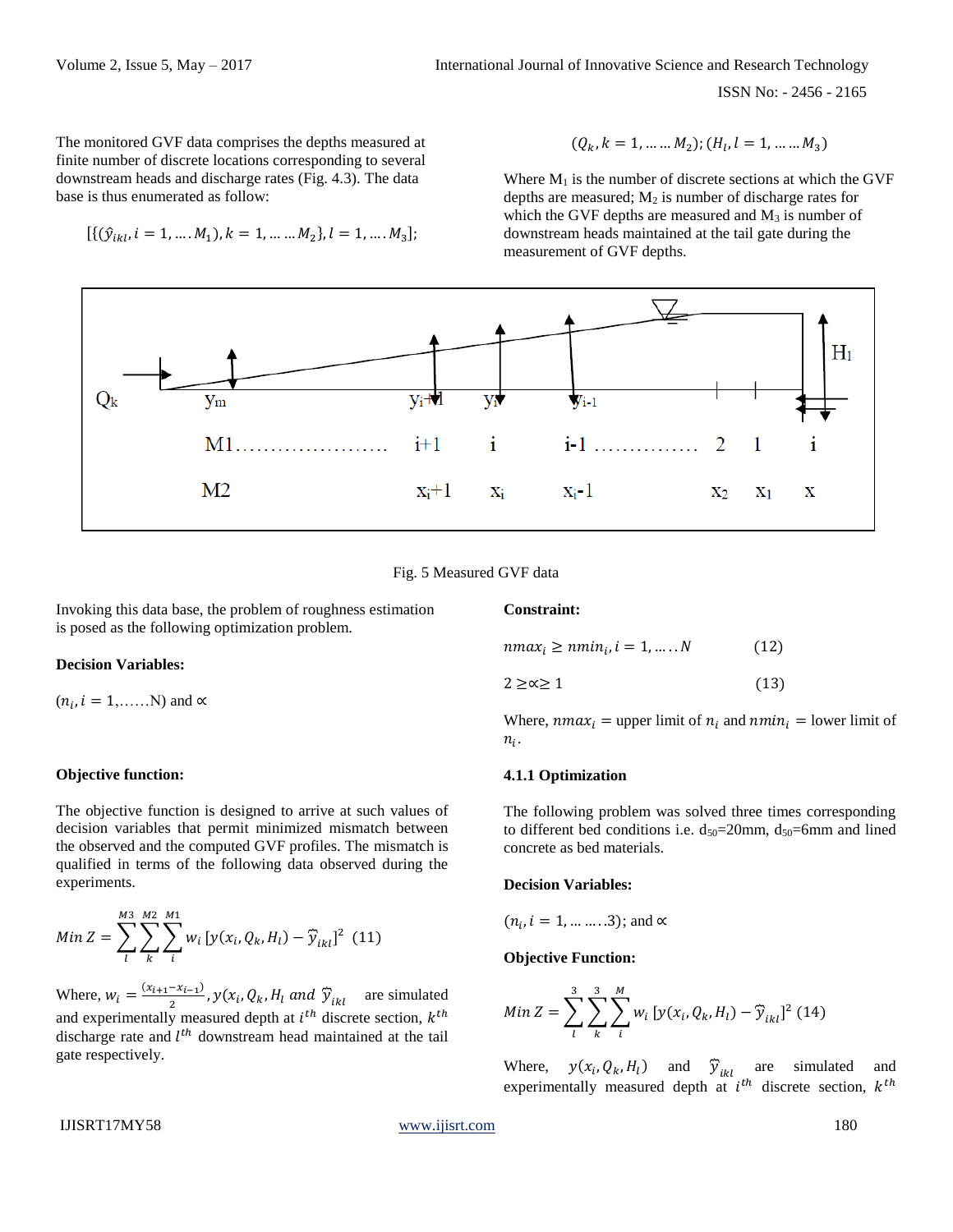discharge rate and  $l^{th}$  downstream head respectively; M is a subset of the locations where the observed depth is larger than 1.01 x normal depth;  $w_i$  is the weight assigned to the mismatch at  $i<sup>th</sup>$  location. In the present study the weights are assigned to index the length discretized by the discrete sections. Thus  $(w_i)$  is defined as follows:

$$
w_i = \frac{(x_{i+1} - x_{i-1})}{2} \tag{15}
$$

# **Constraint:**

i) Following six constraints were assigned to impose upper and lower limits of the segment roughness coefficients ( nmax<sub>i</sub> and nmin<sub>i</sub>,  $i = 1, ..., 3$ ).

$$
n\max_i \geq n\min_i, i = 1, \dots .3 \tag{16}
$$

The adopted values of the limits are given in Table 2

Table 2 Upper and lower limits of roughness coefficients

|          | $n_{1}$ | $n_{\Omega}$ | $n_{\circ}$ |
|----------|---------|--------------|-------------|
| $nmax_i$ | U. I    | U.1          |             |
| $nmin_i$ | 0.001   | 0.001        | 0.001       |

ii) Following three constraints were assigned to ensure realistic relative roughness of the three roughness coefficients.

$$
n_1 \ge n_2 \ge n_3 \tag{17}
$$

iii) Following constraints was assigned to impose upper and limits of fitting parameters  $(\infty)$ .

$$
2 \ge \alpha \ge 1 \tag{18}
$$

Since the reported value of  $\propto$  1.5, a range of 1 to 2 was prescribed.

Linked simulation optimization approach is used to estimate the optimal values of the parameters for three bed conditions i.e  $d_{50}=20$ mm,  $d_{50}=6$ mm and lined concrete as bed materials and their corresponding GVF profiles were simulated.

# **4.1.2 Optimal values**

Optimal values of decision variables and their corresponding minimized objective function value for different bed materials are mentioned in Table 3.

| Bed materials   | n <sub>1</sub> | $n_{2}$ | $n_{2}$ | $\propto$ | Min Z $(m^2)$  |
|-----------------|----------------|---------|---------|-----------|----------------|
| $d_{50}=20$ mm  | 0.034          | 0.016   | 0.018   | 1.42      | $1.16x10^{-4}$ |
| $d_{50} = 6$ mm | 0.030          | 0.016   | 0.018   | 1.46      | $1.62x10^{-4}$ |
| Lined concrete  | 0.027          | 0.015   | 0.017   | 1.48      | $1.09x10^{-4}$ |

Table 3 Optimal values of decision variables and objective function.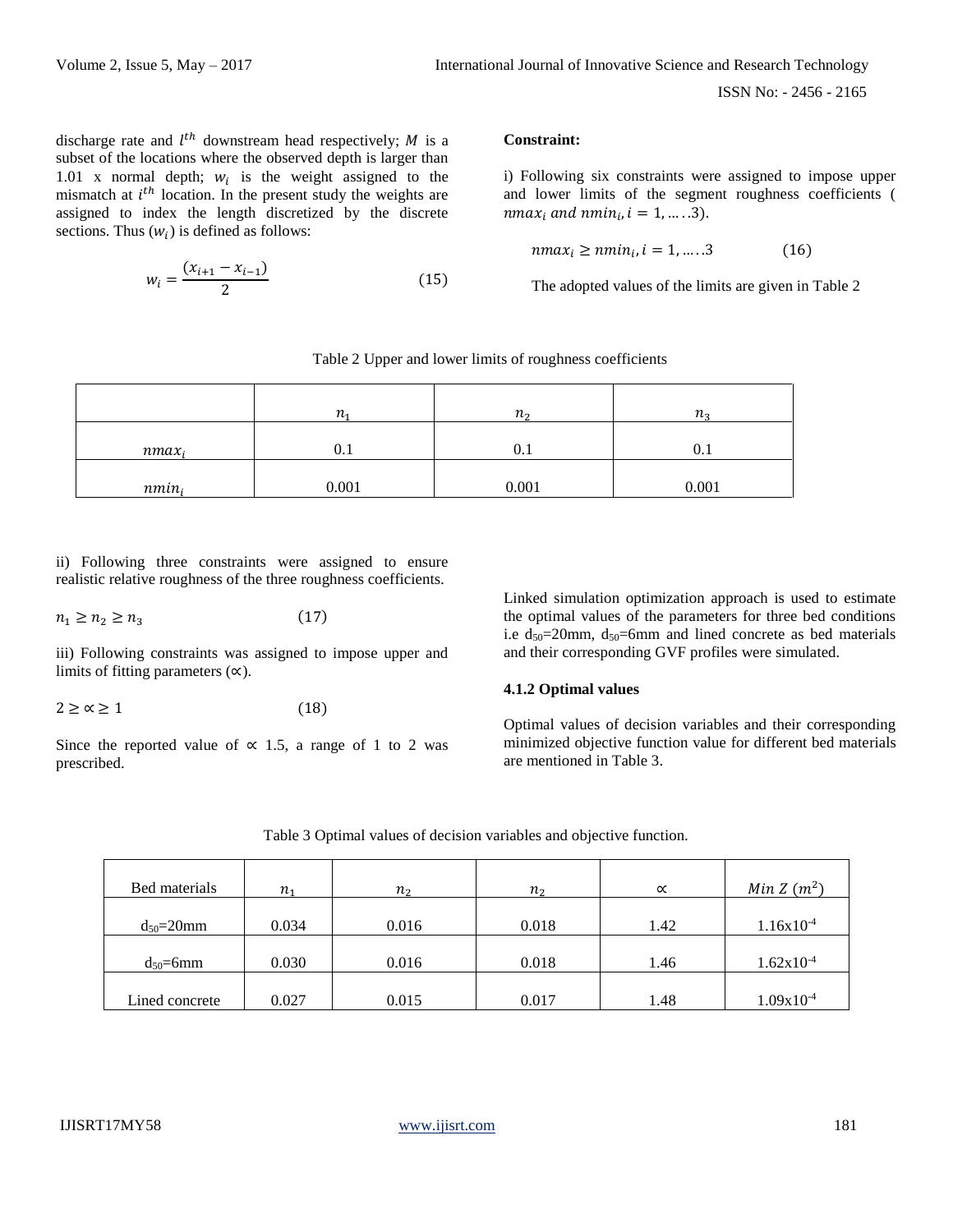# **4.1.3 Optimal reproduction of GVF profiles**

different bed materials corresponding to discharge rates and water depth.

Computed GVF profiles corresponding to the optimal parameter values and the variation of composite roughness are in the following figures. The profile is plotted for three



Fig. 6 Observed reproduction of GVF profiles ( $Q=8.601x10^{-3}$  m<sup>3</sup>/s and  $d_{50}=20$ mm)



Fig. 7 Optimal reproduction of GVF profiles ( $Q=8.601x10^{-3}$  m<sup>3</sup>/s and  $d_{50}=20$ mm)



Fig. 8 Observed reproduction of GVF profiles ( $Q=9.233 \times 10^{-3}$  m<sup>3</sup>/s and  $d_{50}=6$ mm)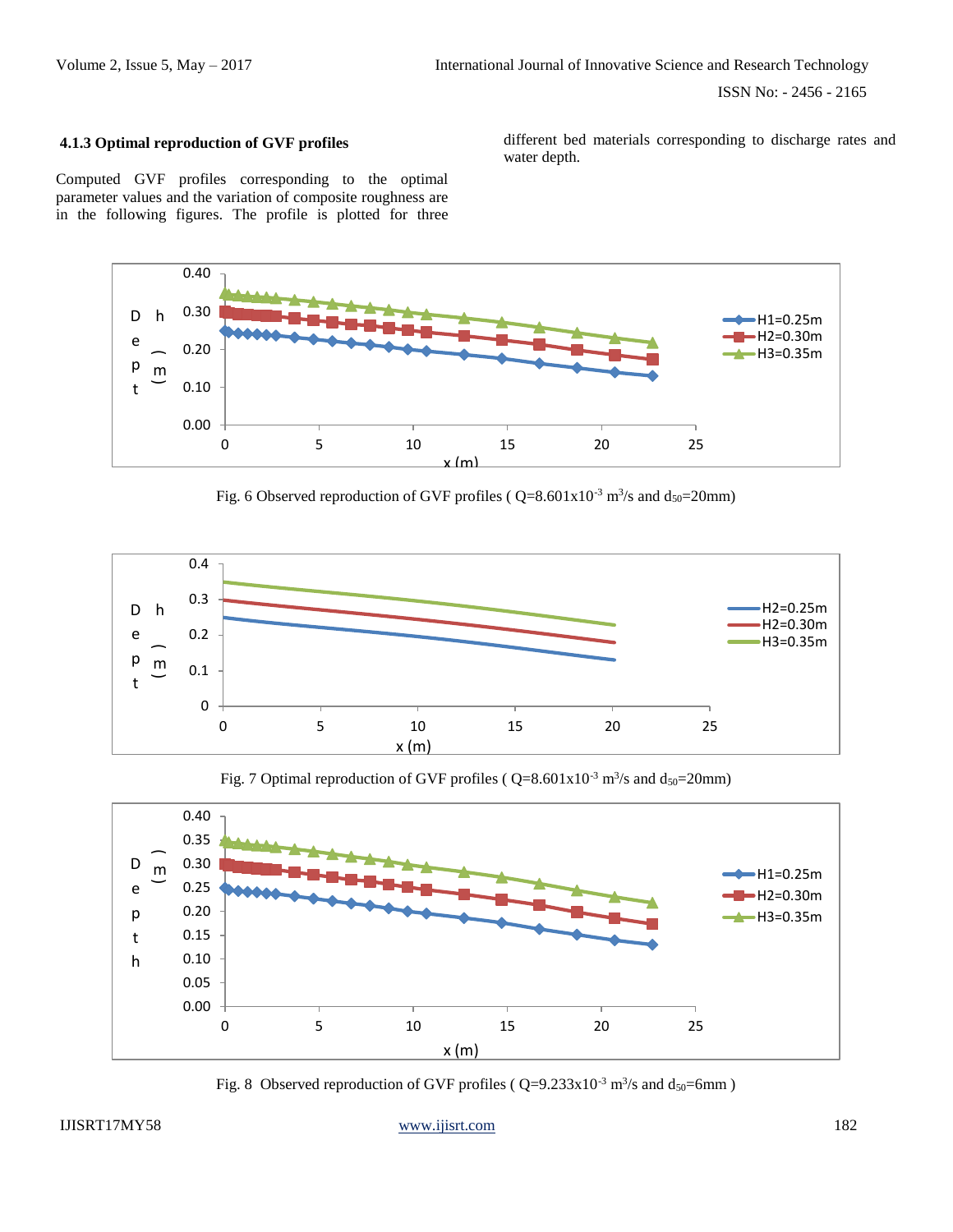ISSN No: - 2456 - 2165



Fig. 9 Optimal reproduction of GVF profiles ( $Q=9.233 \times 10^{-3}$  m<sup>3</sup>/s and d<sub>50</sub>=6mm)

# **4.2. Discussion of Results**

# **4.2.1 Estimated parameters**

The bed roughness  $(n_1)$  varies from 0.026 to 0.033 as bed material /condition changes from lined concrete to gravel

 $(d_{50}=20$ mm). The corresponding reported/ Strickler's estimates are given in Table 4 by using equation 2. It may be seen that optimal roughness estimates are higher than Strickler's estimates.

| Bed material/condition | Reported/Strickler's Estimation | Optimal estimates |
|------------------------|---------------------------------|-------------------|
| $d_{50}=20$ mm         | 0.0247                          | 0.034             |
| $d_{50} = 6$ mm        | 0.0202                          | 0.030             |
| Lined concrete         | 0.013-0.015                     | 0.027             |

The roughness coefficient of glass and GI sheet sides as optimized for various runs are presented in Table 5.

Table 5 Reported/Strickler's estimates and optimal estimates for sides

| side<br>$d_{50}$ | $d_{50} = 20$ mm | $d_{50} = 6 \text{mm}$ | Lined concrete | Tabulated values |
|------------------|------------------|------------------------|----------------|------------------|
| Glass            | 0.016            | 0.016                  | 0.015          | 0.010            |
| GI sheet         | 0.018            | 0.018                  | 0.017          | 0.012            |

The estimated roughness coefficients satisfy the known inequality  $(n_2 < n_3)$  and are higher than the tabulated values. This establishes the credibility of the proposed model.

The optimal value of  $\propto$  (fitting parameter) ranges from 1.42 to 1.48, which differs from the reported value i.e. 1.5. The optimal value of  $\propto$  increases as the bed materials get finer.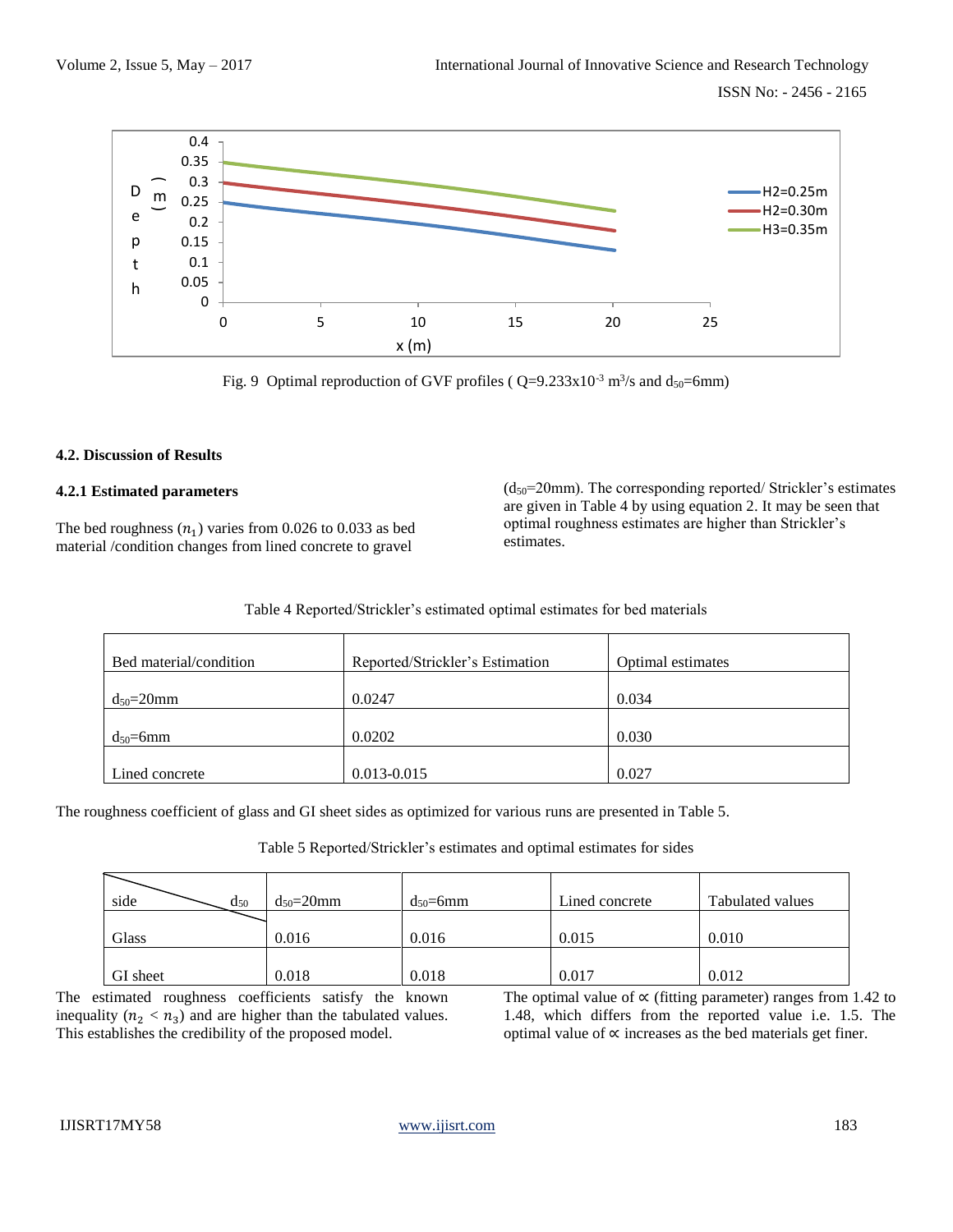#### **4.2.2 Reproduction of observed profile**

Computed GVF profiles corresponding to the optimal parameter values match quite well with corresponding observed profiles.

#### **4.2.3 Variability of composite roughness**

It can be observed that composite roughness reduces with increase in flow depth. Apparently because of increase in weightage of side resistance, the value of composite roughness increase.

#### **V. CONCLUSION**

This study was carried out to identify open channel flow parameters. Manning's roughness coefficient and other parameters are estimated for different bed materials used  $(d_{50})$  $=20$ mm grain size, 6mm grain size particles and Lined concrete bed materials). Also, based on the estimated value of Manning roughness coefficient and flow depths, GVF flow profile is identified.

An optimization method is applied to identify the parameters based on Manning formula for estimation of manning roughness coefficient and corresponding manning roughness parameters. This estimation invokes the data of observed GVF

profiles and such accounts for different bed materials with the flow depth.

Experimental works is done to several sets of data monitored in Hydraulics Laboratory of Civil Engineering Department. The application led to the following conclusions;

- i) The GVF profile computed on the basis of estimated parameters match quite closely with the corresponding observed profiles.
- ii) Strickler's formula under estimate the roughness due to the bed material.
- iii) The following commonly used formula is calibrated for Manning coefficient estimation

$$
nc = \frac{(\sum_{i=1}^N n_i^\alpha P_i)^{1/\alpha}}{(\sum_{i=1}^N P_i)^{1/\alpha}}
$$

iv) The currently documented value of  $\alpha$  is 1.5. However, the present work reveals that it varies from 1.43 to 1.47. The value of  $\alpha$  generally decreases as the bed material gets coarser.

#### **REFERENCES**

- [1] Atanov, G. A., Evseeva, E. G., and Meselhe, E. A. (1999). ''Estimation of roughness profile in trapezoidal open channel.'' J. Hydraul. Eng., 125(3), 309–312
- [2] Ayvaz MT (2013). A linked simulation–optimization model for simultaneously estimating the Manning's surface roughness values and their parameter structures in shallow water flows. Journal of Hydrology. 2013; 500: 183-199
- [3] Barros A.P and Calello J.D.,(2001), "surface Roughness for shallow over land flow on crushed stone surfaces", J.Hydraulics. Eng. ASCE. Vol. 127, No.1, January. Pp.38-52
- [4] Becker, L., and Yeh, W. W.-G. (1972). ''Identification of parameters in unsteady open channel flows.'' Water Resour. Res., 8(4), 956–965.
- [5] Bennett, A. F., and McIntosh, P. C. (1982). "Open ocean modeling as an inverse problem: Tidal theory." J. Phys. Oceanogr., 12, 1004–1018.
- [6] Candela A, Noto LV, Aronica G. Influence of surface roughness in hydrological response of semiarid catchments. Journal of Hydrology. 2005; 313(3-4): 119-131.
- [7] Chow, V.T., (1959), ''open channel Hydraulics'', McGraw-Hill, New York
- [8] Christodoulou G.C., (2014), ''Equivalent Roughness of submerged obstacles in open channel flow'', J.Hydraulics. Eng. ASCE. Vol.140, No.2, February, pp.226-230
- [9] Das A., (2000), ''optimal channel cross section with composite roughness'', J.Irrig.Drain. Eng. ASCE. Vol.126, No.1, January, pp 68-72
- [10] Das, S. K., and Lardner, R. W. (1991). ''On the estimation of parameters of hydraulic models by assimilation of periodic tidal data.'' J. Geophys. Res., [Oceans], 96, 15187–15196
- [11] Dey S., (2000), ''Chebyschev solution as Aid in computing GVF by standard step method'', J.Irrig.Drain. Eng. ASCE. Vol.128, No.4, July/August, pp.271-274